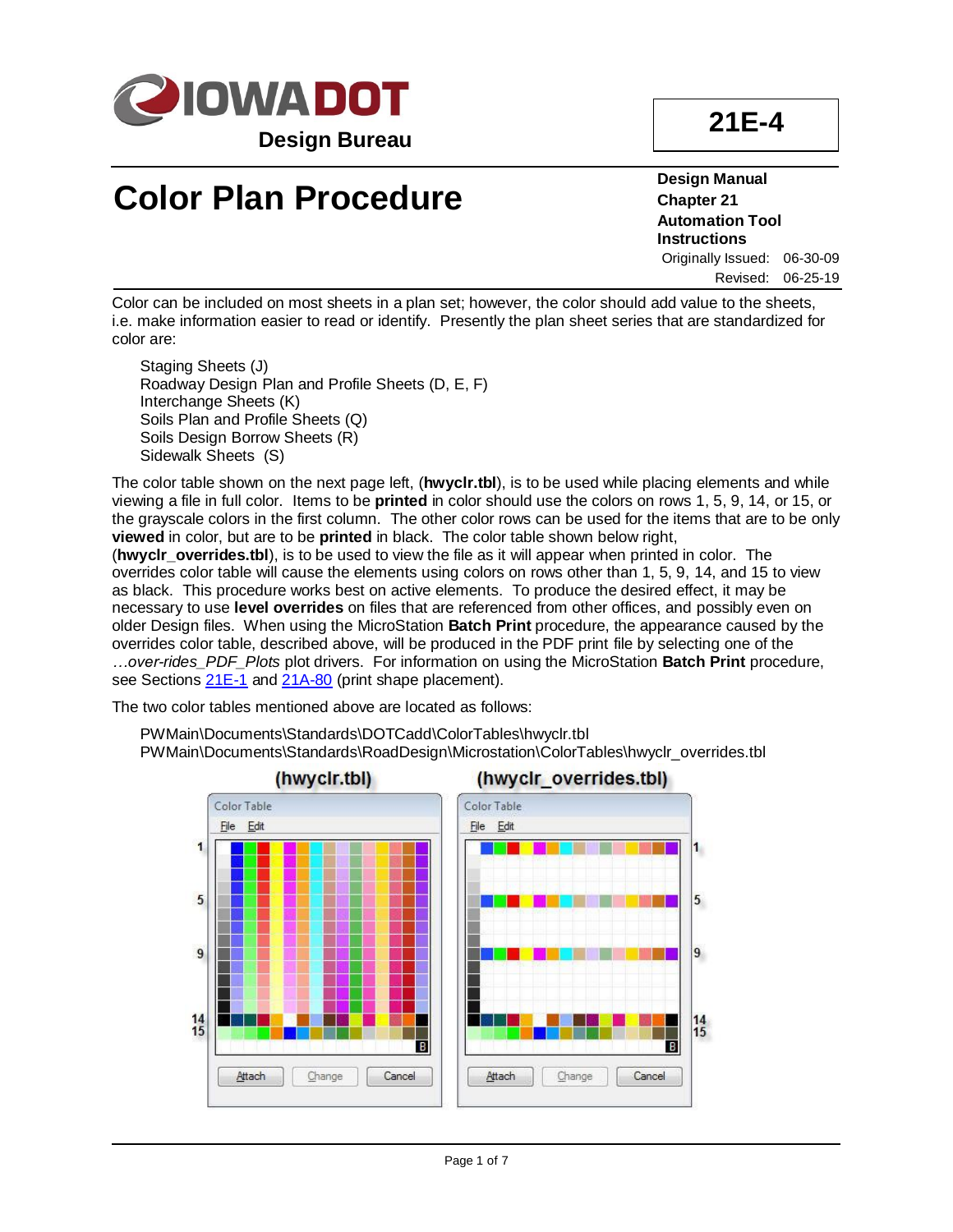W:\Projects\2201801003\Design\22018092.dsn, ML\_0050\_US18 (2D Edit Element Settings Tools Utilities Workspace Applications Win ↓ Tool Settings -3 dsnEdge -중 Manage **View AccuDraw** Color Table...  $\sqrt{ }$ Color Books... Database  $3<sup>7</sup>$ Design File... Drawing Scale Level K Manager Locks Display  $Ctrl + E$ Rendering 63:  $Snaps$ ШA View Attributes  $C<sub>rel</sub>$  i.g

**To use Level Overrides**, start **Level Manager**, as shown below.

Select *Symbology > Overrides,* as shown by the red arrow below.



Three new override columns will appear, as shown by the red box above. These will show the **override** values that are set for each level. The **level override** values for Design levels were intentionally left blank to make using overrides easier (this includes levels with prefixes dsn, pho, sur, and sol). Levels from other offices may have other values or a pre-set override of 0,0,0 (0 color, 0 line style, and 0 line weight).

To change the overrides for a level, *select* (highlight) the level and *click* on the color line style, or line weight to be changed and *enter* the new value. This new override setting is only effective for this one active file. The level override values must be set separately in each file by opening the file and changing the override settings as described above. If the override values for a level have been changed, a black dot will appear in the modified column, as shown by the blue arrow.

If it is necessary to cause all levels to return to the default setting, *click* the Update levels from library icon, (as located by the green arrow). All modifications and black dots should disappear.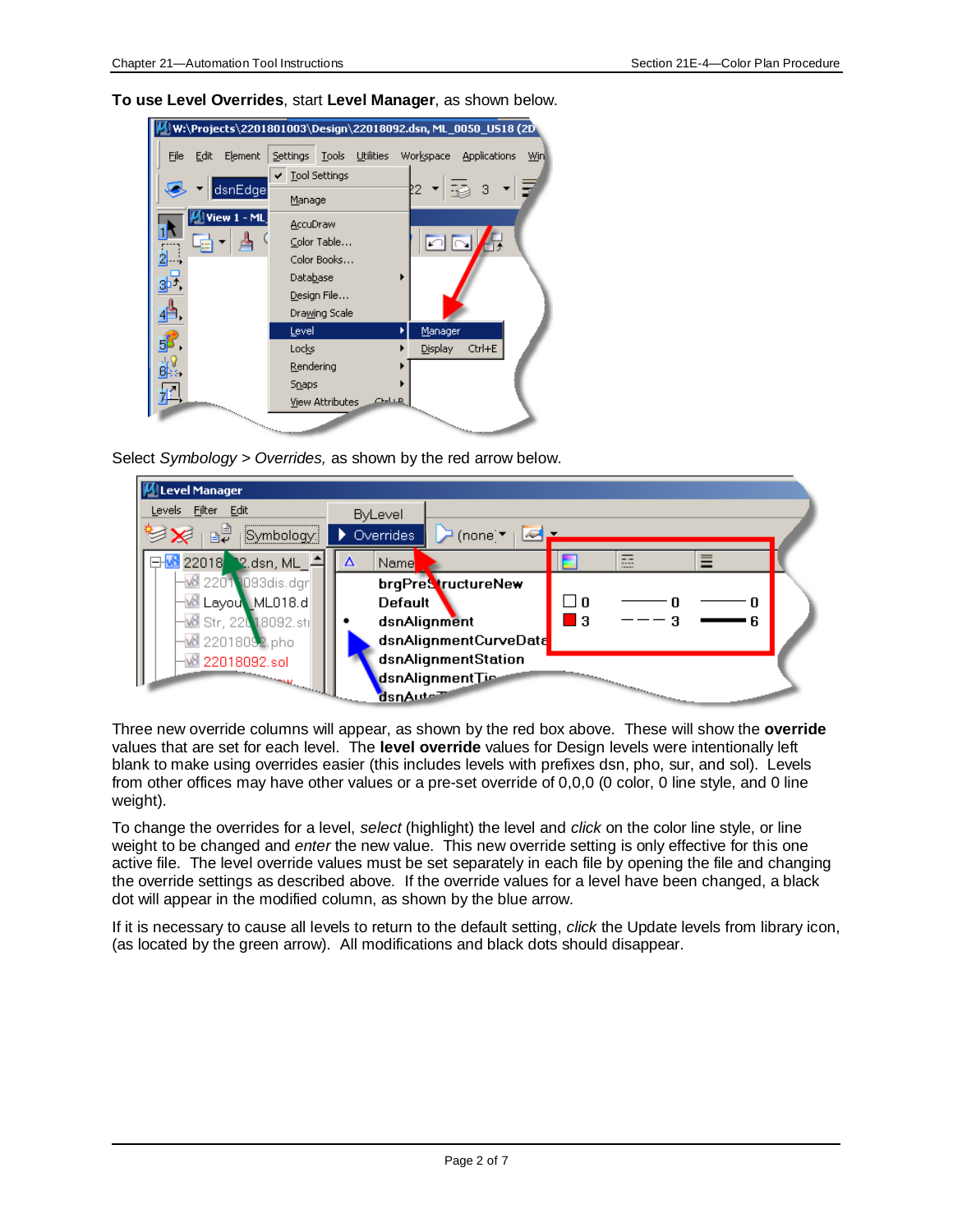# **Color Themes**

### **Plan View of Plan and Profile Sheets (Road)**

### **Linework**

| Green   | (2) |   | All existing items in the plans, including<br>text from the photo and survey files         |
|---------|-----|---|--------------------------------------------------------------------------------------------|
| Blue    | (1) |   | Proposed alignment, stationing, and tic<br>marks, as well as other alignment<br>annotation |
| Magenta | (5) | 5 | <b>Existing utilities</b>                                                                  |

### **Shading**

| Yellow         | (4)   |                | Highlight critical notes or features                                                  |
|----------------|-------|----------------|---------------------------------------------------------------------------------------|
| Red (hatching) | (3)   | 3              | Reserved for delineating restricted areas<br>such as archeological sites and wetlands |
| Lavender       | (9)   | $\overline{9}$ | Temporary pavement shading                                                            |
| Gray, Light    | (48)  | 48             | Proposed pavement and bridge shading                                                  |
| Gray, Med      | (80)  | 80             | Proposed granular shading                                                             |
| Gray, Dark     | (112) | 112            | Proposed grade and pave shading                                                       |
| Brown, Light   | (236) | 236            | Proposed future pavement shading on<br>grade one year and pave the next projects      |
| Tan            | (8)   | 8 <sup>°</sup> | Proposed sidewalk shading                                                             |
| Blue, Light    | (230) | 230            | Proposed sidewalk landing shading                                                     |
| Pink           | (11)  | 11             | Proposed sidewalk ramp shading                                                        |

#### **Profile View of Plan and Profile Sheets (Road)**

#### **Linework**

| Green       | (2)   |     | Existing ground line profile           |
|-------------|-------|-----|----------------------------------------|
| <b>Blue</b> | (1)   |     | Proposed profile and annotation        |
| Magenta     | (5)   | 5   | Existing utilities                     |
| Blue, Light | (230) | 230 | Ditch grades, Left                     |
| White       | (0)   | 0.  | Ditch grades, Median (prints as black) |
| Rust        | (14)  | 14  | Ditch grades, Right                    |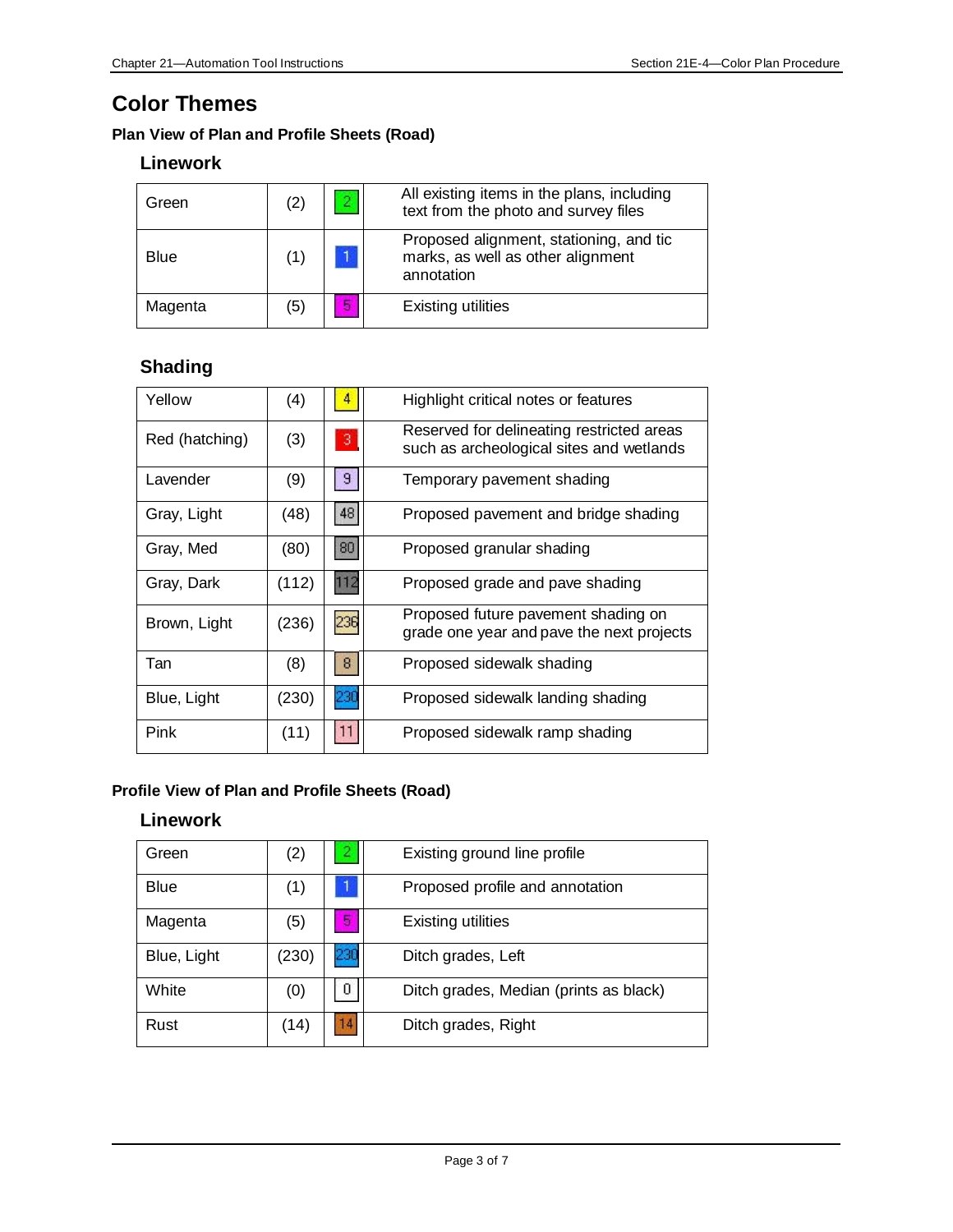#### **Plan View Staging (Road)**

# **Linework**

| Green        | (2)   | -2  | Existing topography & features                                                             |
|--------------|-------|-----|--------------------------------------------------------------------------------------------|
| Magenta      | (5)   | 5   | Pavement marking Call Outs                                                                 |
| Blue         | (1)   |     | Proposed alignment, stationing, and tic<br>marks, as well as other alignment<br>annotation |
| Yellow       | (4)   | 4   | Pavement markings, Yellow                                                                  |
| Off White    | (254) | 254 | Pavement markings, White - (Red, Green,<br>Blue = 254, 254, 254)                           |
| Violet       | (15)  | 15  | Temporary barrier rail, Unpinned                                                           |
| Flush Orange | (228) | 228 | Temporary barrier rail, Pinned                                                             |

# **Shading**

| Green, Light                | (225)   | 225             | <b>Existing pavement</b>                     |
|-----------------------------|---------|-----------------|----------------------------------------------|
| Gray, Light                 | (48)    | 48              | Previously constructed pavement              |
| Gray, Med                   | (80)    | 80 <sup>°</sup> | Previously constructed granular surface      |
| Blue, Light                 | (230)   | 230             | Proposed pavement                            |
| Lavender                    | (9)     | $\overline{9}$  | Temporary pavement                           |
| Brown, Light                | (236)   | 236             | Proposed grading limits                      |
| Pink, Dark                  | (13)    | 13              | Proposed MSE or CIP wall                     |
| Red                         | (3)     | 3 <sup>1</sup>  | Proposed bridges and Sign Trusses            |
| Black w/Gray,<br>Light Fill | (0, 48) | 48              | Previously constructed structure             |
| Black (hatched)             | (208)   | 208             | Pavement removal pattern to be set by<br>D&C |

## **Cross Section View Staging (Road)**

# **Shading**

| Green, Light | (225) | 225 | <b>Existing pavement</b>                |
|--------------|-------|-----|-----------------------------------------|
| Gray, Light  | (48)  | 48  | Previously constructed pavement         |
| Gray, Med    | (80)  | 80  | Previously constructed granular surface |
| Blue, Light  | (230) | 230 | Proposed pavement                       |
| Lavender     | (9)   | 9   | Temporary pavement                      |
| Brown, Med   | (237) | 237 | Future proposed pavement                |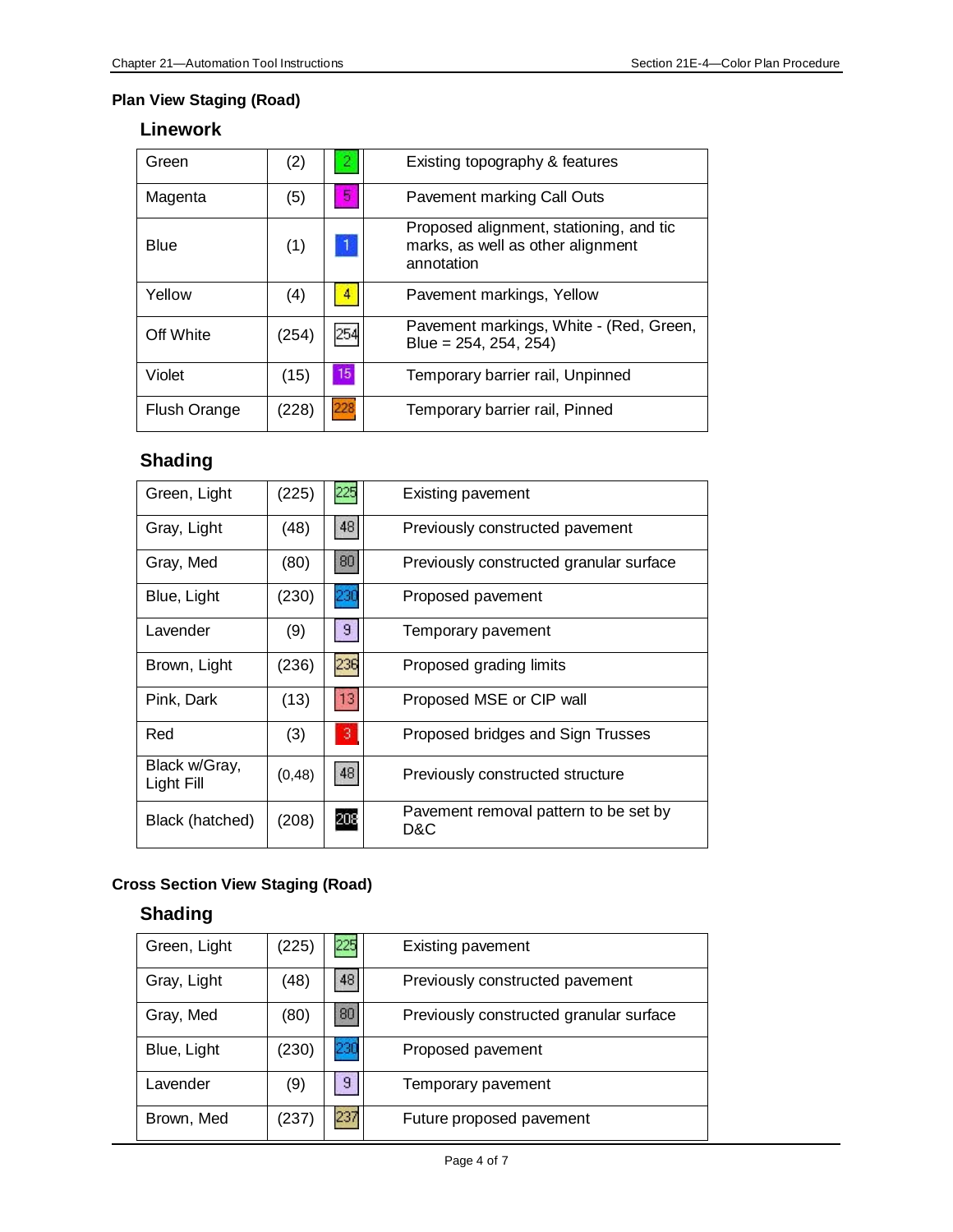#### **Plan View Soils (Road)**

### **Linework**

| Green         | (2)  |    | Existing topography & features                                                             |
|---------------|------|----|--------------------------------------------------------------------------------------------|
| Purple (halo) | (15) | 15 | Backslope drains                                                                           |
| Blue          |      |    | Proposed alignment, stationing, and tic<br>marks, as well as other alignment<br>annotation |

# **Shading**

| Brown, Light | (236) | 236 | Core Out |
|--------------|-------|-----|----------|
|--------------|-------|-----|----------|

#### **Profile View Soils (Road)**

In the Profile view the material types should be shown with colored patterns.

Class 10 should not be shown with a filled shape.

Proposed treatments will be shown with filled shapes.

The original pattern associated with that treatment will remain in black on top of the filled shape.

The colors for various cells on the boring will be reviewed in the future.

| <b>Blue</b>    | (1)   |                | Proposed alignment, stationing, and tic<br>marks, as well as other alignment<br>annotation |
|----------------|-------|----------------|--------------------------------------------------------------------------------------------|
| Green          | (2)   | $\mathbf{2}$   | Existing ground line profile                                                               |
| Green, Med     | (227) | 227            | Class 10 Topsoil                                                                           |
| Green, M.Light | (226) | 226            | Unsuitable A Topsoil                                                                       |
| Green, Light   | (225) | 225            | Unsuitable B Topsoil                                                                       |
| Green, V.Light | (224) | 224            | Unsuitable C Topsoil                                                                       |
| Orange         | (6)   | $\mathsf B$    | Loam                                                                                       |
| Brown, Dark    | (238) | 238            | Class 10                                                                                   |
| Brown, Med     | (237) | 237            | Sand                                                                                       |
| Red            | (3)   | 3              | Unsuitable A                                                                               |
| Pink, Dark     | (13)  | $13$           | Unsuitable B                                                                               |
| Pink           | (11)  | 11             | Unsuitable C                                                                               |
| Red            | (3)   | 3              | Shale                                                                                      |
| Red            | (3)   | 3 <sup>1</sup> | Waste                                                                                      |
| Gray, Light    | (48)  | 48             | Broken and Weathered Rock                                                                  |

#### **Linework**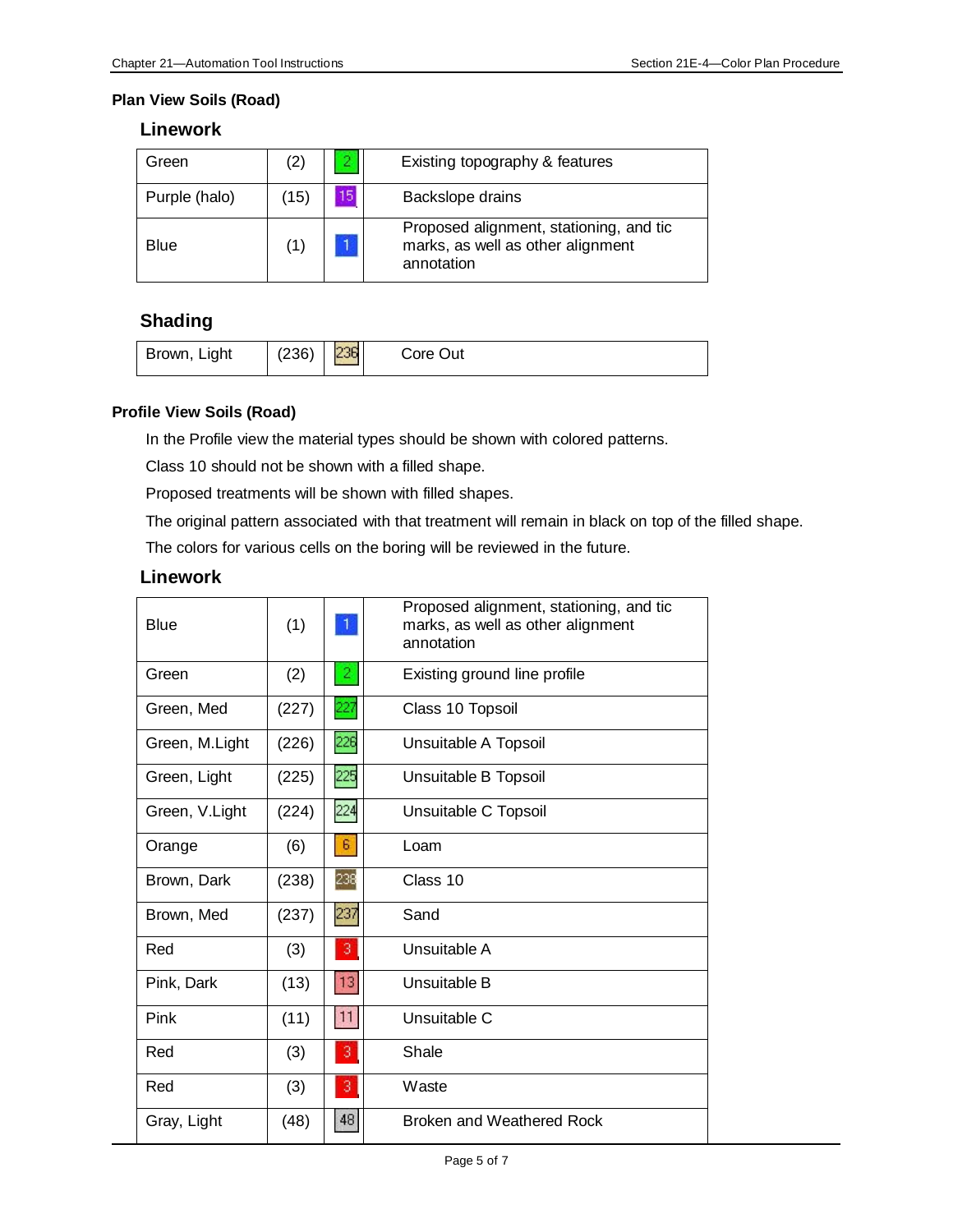| Gray, Med    | (80)  | 80  | Rock            |
|--------------|-------|-----|-----------------|
| Gray, V.Dark | (128) | 128 | <b>Boulders</b> |

#### **Plan View of Sidewalk Sheets (Road)**

#### **Linework**

| Green       | $\left( 2\right)$ |    | Existing ground line profile    |
|-------------|-------------------|----|---------------------------------|
| <b>Blue</b> | (1                |    | Proposed profile and annotation |
| Magenta     | (5)               | п, | <b>Existing utilities</b>       |

#### **Shading**

| Tan            | (8)   | 8              | Proposed sidewalk shading                                                             |
|----------------|-------|----------------|---------------------------------------------------------------------------------------|
| Blue, Light    | (230) | 230            | Proposed sidewalk landing shading                                                     |
| Pink           | (11)  | 11             | Proposed sidewalk ramp shading                                                        |
| Yellow         | (4)   | 4              | Highlight critical notes or features                                                  |
| Red (hatching) | (3)   | 3              | Reserved for delineating restricted areas<br>such as archeological sites and wetlands |
| Lavender       | (9)   | $\overline{9}$ | Temporary pavement shading                                                            |
| Gray, Light    | (48)  | 48             | Proposed pavement and bridge shading                                                  |
| Gray, Med      | (80)  | 80             | Proposed granular shading                                                             |
| Gray, Dark     | (112) | 112            | Proposed grade and pave shading                                                       |
| Brown, Light   | (236) | 236            | Proposed future pavement shading on<br>grade one year and pave the next projects      |

# **Color Plans for Methods Review or Contracts Turn-in**

#### **All sheets in the same section must be the same, either color or B/W**

All sheets in any one section of the plan set, such as the D, E, or K, sheets, etc., must be the same for the entire section, either color or B/W. This does not mean that all sheets need to contain color, but they must be grouped with the color sheets (Example: If some of the D sheets must be color, then the entire D sheet section will be printed on a color printer).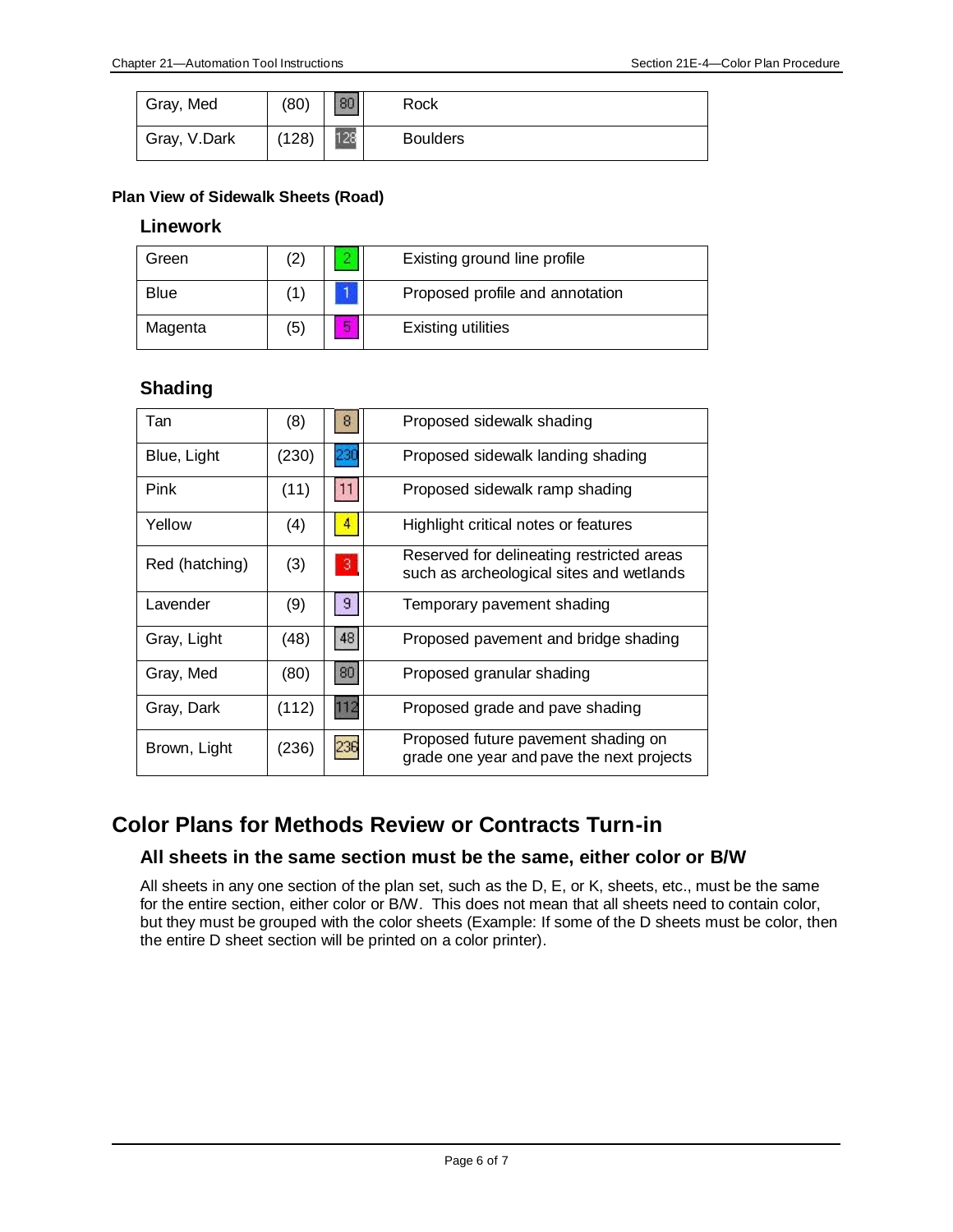#### **Asterisk (\*) precedes colored sheet sections in the Index of Sheets tabulation**

An asterisk (\*) must be placed to the left of the color sheet name groups on the **Index of Sheets** tabulation on the title sheet, as shown at the right.

The asterisk identifier is to assist with the ease of identification and the reproduction of the colored sections.

| INDEX OF SHEETS      |                                                                                |  |
|----------------------|--------------------------------------------------------------------------------|--|
| No.                  | DESCRIPTION                                                                    |  |
| A Sheets             | <b>Title Sheets</b>                                                            |  |
| A.1                  | Title Sheet                                                                    |  |
| A.2                  | Location Map Sheet                                                             |  |
| <b>B</b> Sheets      | Typical Cross Sections and Details                                             |  |
| $B.1 - 6$            | Typical Cross Sections and Details                                             |  |
| C Sheets             | <b>Quantities and General Information</b>                                      |  |
| C.1                  | Project Description                                                            |  |
| $C.1 - 2$            | Estimated Project Quantities                                                   |  |
| $C.3 - 6$            | Estimate Reference Information                                                 |  |
| C,7                  | Standard Road Plans                                                            |  |
| C.8                  | Index of Tabulations                                                           |  |
| C.9<br>C.10          | Pollution Prevention Plan<br>General Notes                                     |  |
| $C.11 - 15$          | <b>Abulations</b>                                                              |  |
| D Sheets             | Mainline Plan and Profile Sheets                                               |  |
| .0.1                 | Plan and Profile Legend and Symbol Information Sheet                           |  |
| .0.2<br>18           | US 20                                                                          |  |
| E Seets              |                                                                                |  |
| $E_{11}$ - 2         | Side Road Plan and Profile Sheets                                              |  |
| $-5.3 - 4$           | SR D20/D26 Connector<br>UPRR Access Road                                       |  |
| <b>G</b> Sheets      |                                                                                |  |
| $6.1 - 9$            | <b>Survey Sheets</b><br>Reference Ties and Bench Marks                         |  |
| $6.10 - 12$          | Horizontal Control Tab. for Mainline and Side Roads                            |  |
| <b>H</b> Sheets      |                                                                                |  |
| $H.1 - 13$           | <b>Right-of-Way Sheets</b><br>US 20                                            |  |
|                      |                                                                                |  |
| L Sheets             | Geometric, Staking and Jointing Sheets                                         |  |
| 1.1<br>$1.2^{\circ}$ | Geometric & Staking D20/D26 Conn. To D26<br>Edge Profiles D20/D26 Conn. To D26 |  |
| 1.3                  | Jointing D20/D26 Conn. To D26                                                  |  |
|                      | Soils Sheets                                                                   |  |
| Q Sheets<br>0.1      | Soils Legend and Symbol Information Sheet                                      |  |
| $0.2 - 16$           | Soils Sheets US 20                                                             |  |
| <b>R</b> Sheets      | <b>Borrow Sheets</b>                                                           |  |
| $R.1 - 2$            | Borrow Sheets                                                                  |  |
| T Sheets             | Earthwork Quantity Sheets                                                      |  |
| $T.1 - 8$            | Earthwork Quantity Sheets                                                      |  |
| U Sheets             |                                                                                |  |
| 0.1                  | 500 Series, Mod.Stds. and Detail Sheets<br>Modified RF-30A                     |  |
| U.2                  | D20/D26 Bridge                                                                 |  |
| U.3                  | US20Bridge over UPRR                                                           |  |
| W Sheets             | Mainline Cross Sections                                                        |  |
| W.1                  | Cross Section legend and Symbol Inforamtion Sheet                              |  |
| $W.2 - 95$           | US 20 Cross Sections                                                           |  |
| X Sheets             | <b>Side Road Cross Sections</b>                                                |  |
| $X.1 - 15$           | Side Road D20/D26 Connector                                                    |  |
| $X.16 - 54$          | <b>UPRR Entrance</b>                                                           |  |
| Z Sheets             | <b>Borrow Cross Sections</b>                                                   |  |
| $7.1 - 5$            | <b>Borrow Cross Sections</b>                                                   |  |
|                      |                                                                                |  |
|                      | Color Plan Sheets                                                              |  |
|                      |                                                                                |  |

#### **Plan Sheet Files and Cross Section Files are to remain separate**

As described above, the color sheet groups must be reproduced on a color printer and the grayscale sheet groups need to go to a B/W printer.



All roadway cross section sheets are always to be placed into one separate multipage PDF file, no matter how many cross section sheets are in the plan set.

For Plan Turn-In information, see section [1H-1.](01h-01.pdf)